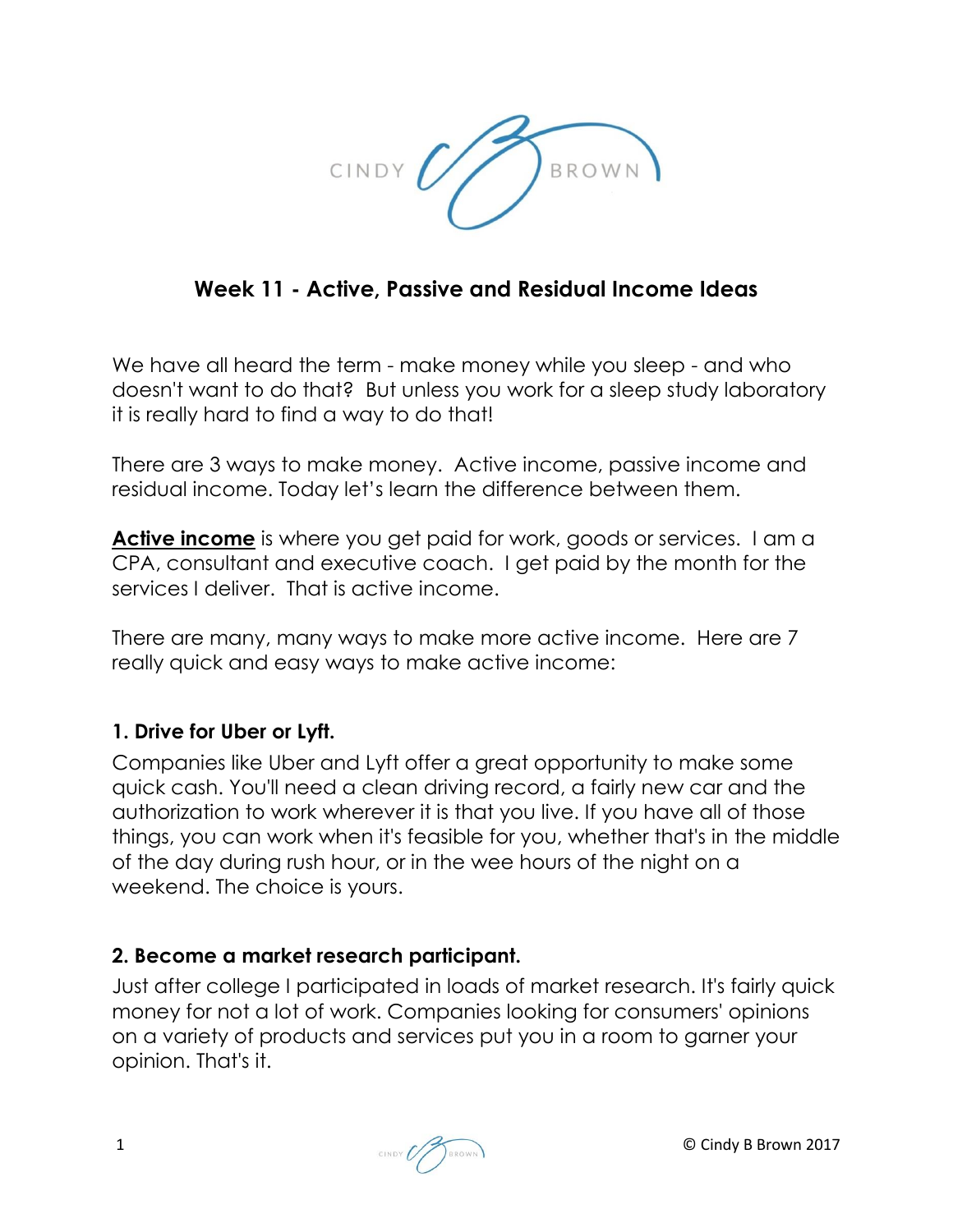This often involves writing or stating your opinion, answering polls or surveys, or breaking off in a discussion group. The mechanics don't matter much. The point is that you can rely on it from time to time.

## **3. Do tasks with TaskRabbit.**

TaskRabbit lets you tap into an existing marketplace of people looking for help locally with chores. The tasks aren't always small. They also offer bigger tasks, such as home renovations, as well.

Amazon is getting into the task business with Amazon Home Services. The services listed there range from very small repairs to larger and more involved tasks that would take considerably more effort.

## **4. Deliver for PostMates.**

You can earn some cash when you're in dire straits by using PostMates, and you don't even need a car, just a bike for deliveries in busier cities and downtown centers. I've used it to get food from specialty places that don't deliver themselves, but it can be used for many things.

PostMates states on their website that you could earn up to \$25/hour doing deliveries. You could also earn some tips in the process so it's a great option for people that are looking to do something in their spare time, similar to the big ride-sharing apps that are hogging up app stores everywhere.

### **5. Advertise for companies with a car wrap.**

Platforms like Carvertise connect brands and companies with drivers. The process is simple -- agree to turn your car into a roaming billboard for a price. If you qualify, you can earn a set monthly fee for advertising with your car. You won't have to pay anything to do this, but you'll need a clean driving record and a fairly new car.

You'll have to drive the car enough to be worth it for brands paying for your services. If you have all that, then you could make a bit of side-hustle income through this endeavor.

### **6. Walk dogs.**

There are networks devoted connecting dog owners with dog walkers. Rover is one of the largest networks of dog walkers out there. Of course, you could also use social media or just knock on neighbors doors to

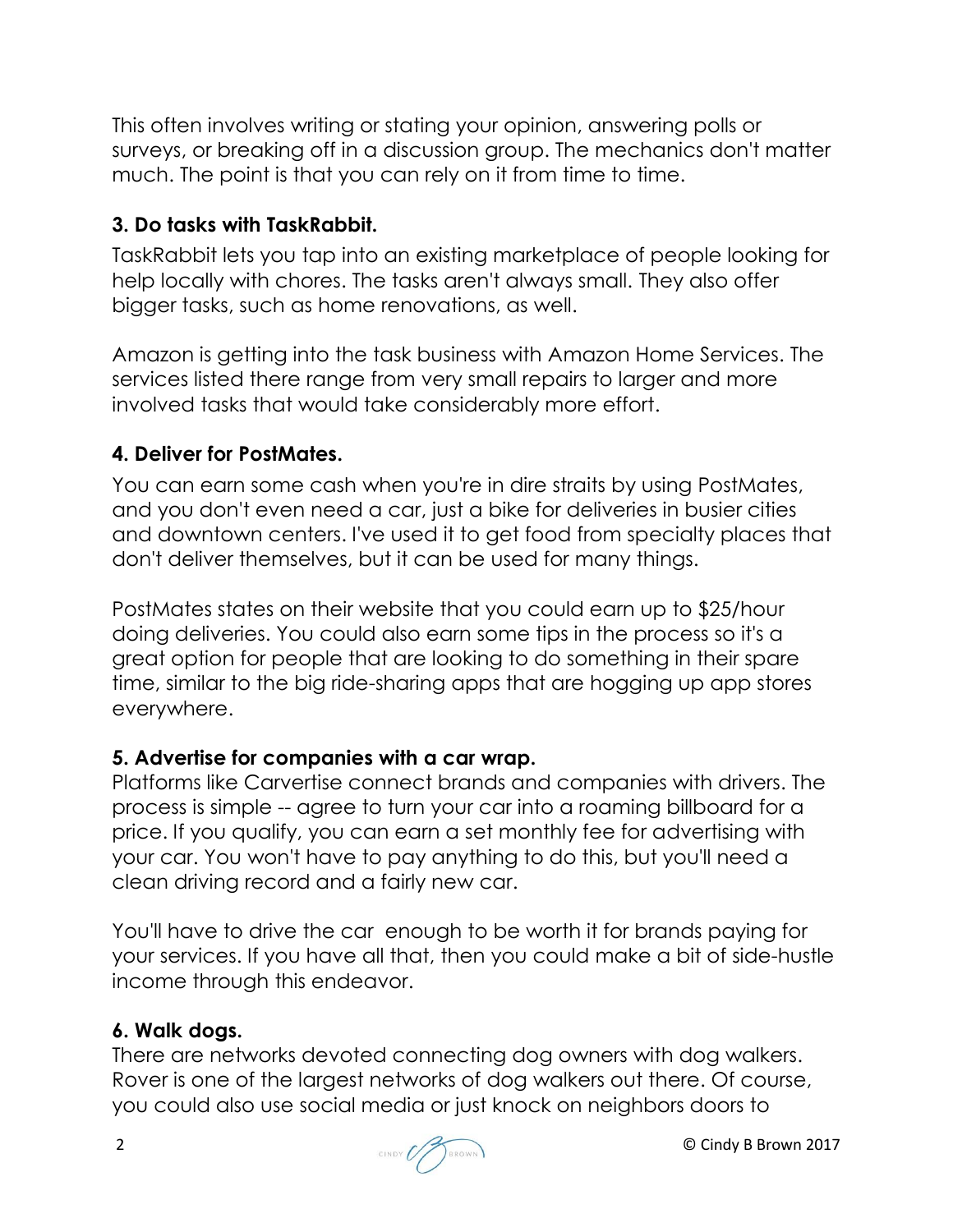advertise your services, but you can easily use one of these services.

Do a great job if you're serious about building a track record of solid reviews. That will help you make money in the future when you're in desperate need of it.

#### **7. Babysitting with Care.com**.

You can easily do some babysitting when you need to make a few bucks quickly. Parents everywhere are always in need of babysitting and nanny services.

Websites like Care.com connect parents with babysitters. The company does all the background checking and other due diligence to put parents' minds at ease. Of course, you can appeal directly to people in your personal network, but if you're looking to generate recurring revenue sign up with a site marketing to parents looking for child care services.

What these all have in common are exchanging your time for money active income.

Now let's talk about **passive income**. This is where you make money while you sleep. Passive income is money you make without much, if any, effort on your part. Often it comes from investments of time or money you have made in the past. These types of passive income require you to invest money up front to generate the passive income later. Don't be alarmed though - you can start with as little as \$5 with some of these ideas, so it's achievable for everyone.

#### **1. Dividend Stocks and bonds.**

Dividend stocks are tried and true way to earn passive income. You will have to do plenty of research to find good stocks and invest a significant amount of money to receive large dividend checks. However, if you consistently invest money into dividend stocks you can amass a nice residual income over time. Just make sure you open an account at the best online brokerage, and get rewards while doing it.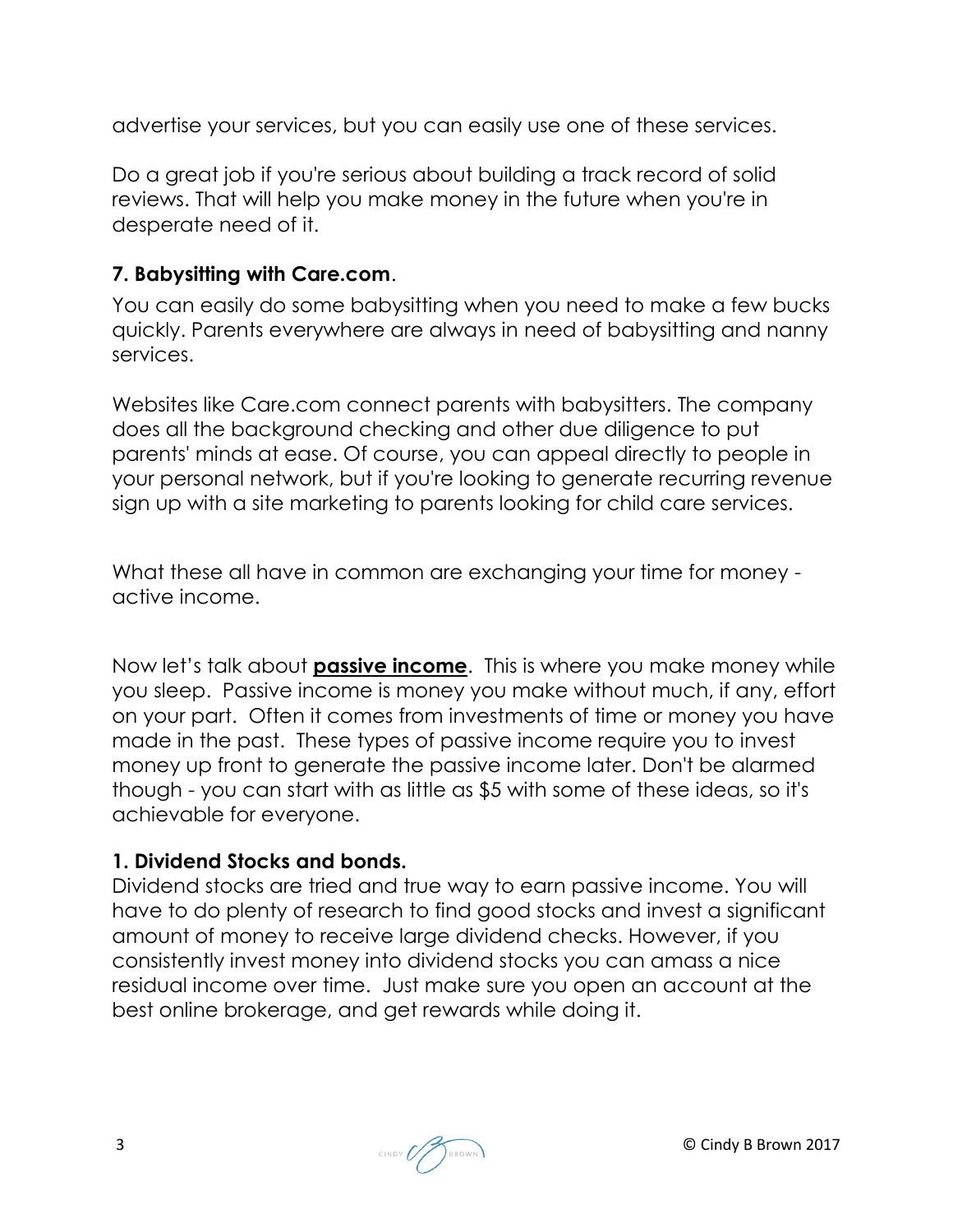Stocks also have the side benefit of (hopefully) growing over time. In the past 52 weeks the stock market has gone up over 30%. That is real passive income!

## **2. Rental Properties.**

A cash flowing rental property is a fantastic way to bring in a monthly income. To make this truly passive you can outsource the running of the properties to a management company. Down side is you have to have enough money or credit to buy rental property.

However, one way to get started with rental properties is through crowd funding. Similar to LendingClub, you can start investing in real estate for as little as \$5,000 at platforms like RealtyShares . Another similar platform is FundRise and they only have a \$500 minimum to get started and offer a variety of options. FundRise has really been a great performing passive income investment over the last year.The great thing about using a platform versus doing it yourself is that the income is even more passive.

## **3. CD Ladders Or Money Market Funds.**

Building a CD Ladder requires buying CDs (certificates of deposits) from banks in certain increments so that you can earn a higher return on your money. CDs are offered by banks and since they are a low risk investment they also yield a low return. This is a good option for the risk averse.

If building a CD Ladder sounds complicated, you can also stick to a traditional high yield savings account or money market fund. While the returns aren't as amazing as other things on this list, it's better than nothing, and it's truly passive income!

## **4. Annuities.**

Annuities are an insurance product that you pay for but can then provide you passive income for life in the form of monthly payments. The terms with annuities vary and are not always a great deal so it's best to talk to a trusted financial advisor if you're interested in purchasing an annuity.

### **5. Affiliate marketing.**

This is a passive income technique that is better suited to people who have blogs and active websites. You can sign up to promote certain products or services on your site, for which you will be paid either a flat fee or a percentage of the amount of the sale completed.

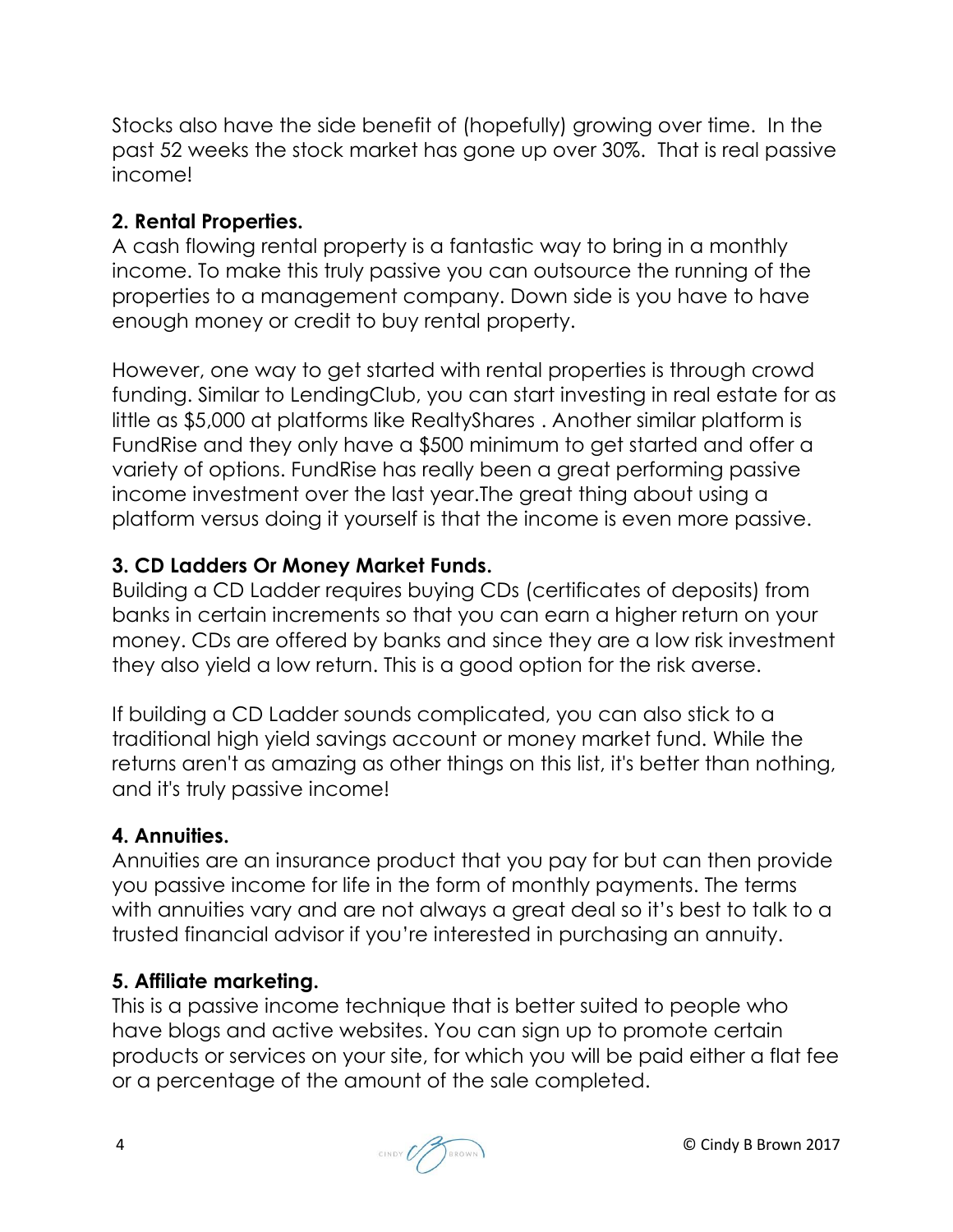This isn't as hard to do as you might think, since there are thousands of companies in the world who want to sell their products in as many places as they can. You can find affiliate offers either by contacting vendors directly, or on dedicated websites, such as ClickBank. It's always best if the product or service is one that you are either very interested in or is highly relevant to your website.

And finally, **residual income** is where you make or sell it once and it pays you ongoing. Usually these payments are agreed upon in advance and last long after the sale has happened. A good example is royalties for a book, movie or music which is created once and sold over and over again. Unlike passive income which "takes money to make money", residual income generally requires to put in sweat equity to make it happen.

#### **1. Sell an eBook Online.**

Self Publishing is mainstream today. When you purchase an eBook off of Amazon there's a pretty good chance you're buying a self-published book. Self-publishing is also ridiculously easy. I tried this a few years ago and couldn't believe how simple the process was. To self-publish a book you'll first need to write and edit it, create a cover, and then upload to a program such as Amazon's Kindle Direct Publishing. Don't expect instant success though. There will need to be a lot of upfront marketing before you can turn this into a passive income stream.

### **2. Create a Course on Udemy.**

Udemy is an online platform that lets its user take video courses on a wide array of subjects. Instead of being a consumer on Udemy you can instead be a producer, create your own video course, and allow users to purchase it. This is a fantastic option if you are highly knowledgeable in a specific subject matter. This can also be a great way to turn traditional tutoring into a passive income stream!

### **3. Rent Your Place On Airbnb.**

If you have a house, apartment, spare room, or even backyard, consider listing your property on AirBNB and start earning money when you get your place booked. You can sign up your place today.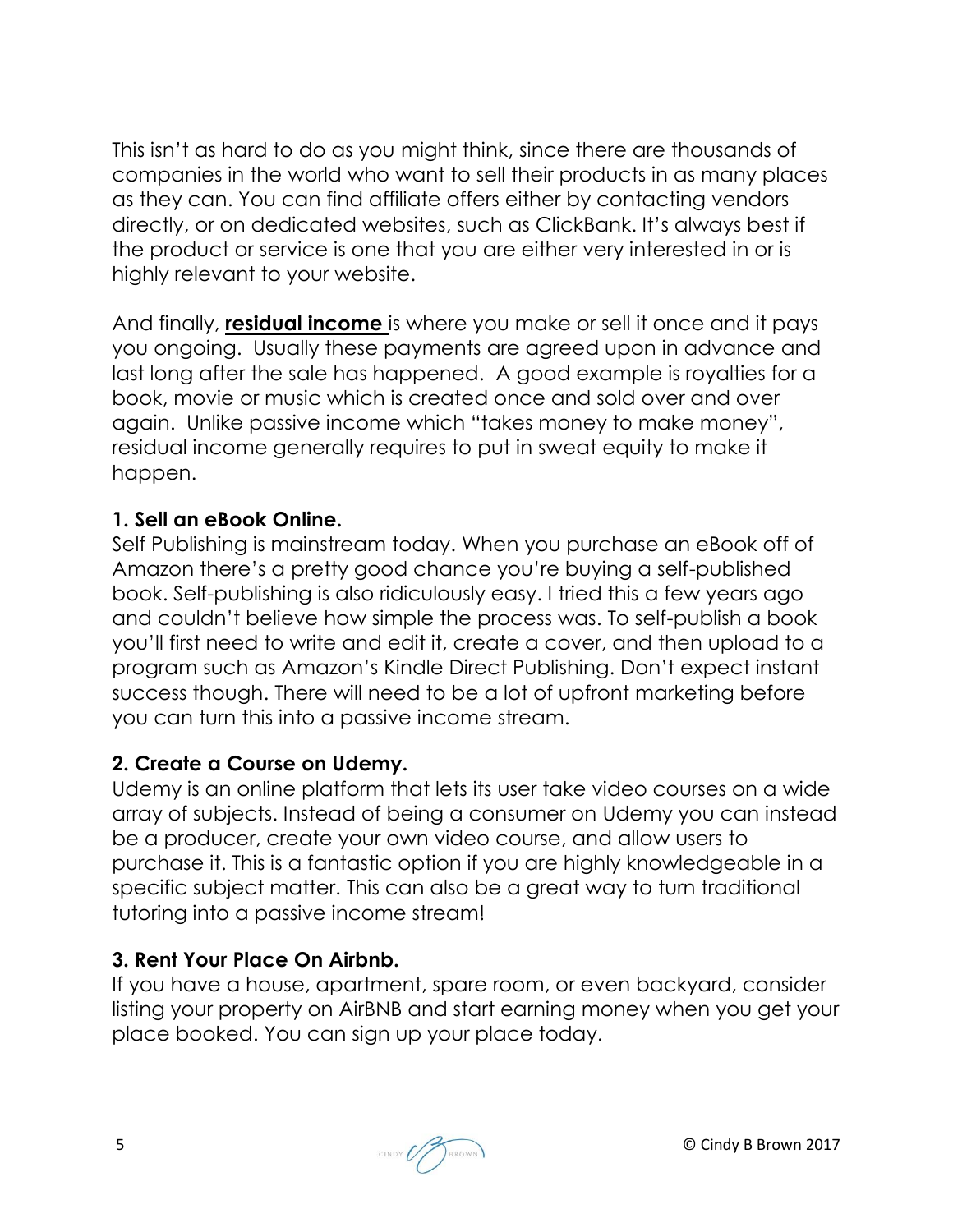AirBNB is great because you can earn money on a space you already own. It does require a little work up front to prep your place, list it, and clean up after guests, but it's pretty passive otherwise.

#### **4. Design T-Shirts.**

Sites like Cafe Press allow users to custom design items like T-shirts. If your design becomes popular and makes sales you'll be able to earn royalties. Even Amazon has gotten into this business. Amazon has a new service called Amazon Merch, where you simply upload your designs and Amazon takes care of the rest (making it, packing it, and shipping it). Just be sure you are not inadvertently copying or using someone else's idea like putting a Disney character on your t-shirt.

And I couldn't end this without discussing:

#### **5. Network Marketing.**

Network marketing, or multi-level marketing, seems to be on the rise. Companies such as Young Living Oils, Avon, Pampered Chef, and AdvoCare are all multi-level marketing companies. You can earn residual income through network marketing by building a team underneath you (often referred to as a down line.) Once you have a large team you can earn commissions off of their sales without having to do much.

But beware - it takes an investment of money upfront, lots and lots of time, and you will replace your downline over and over in the first few years.

There are some businesses that require a moderate investment and limited involvement and produce ongoing revenue.

#### **1. Car Wash.**

This seems like such a great and easy way to earn a semi-passive income. While regular maintenance will be needed at a car wash it's something you can either hire out or perform once a week. As a side note, I'm talking about the really basic car wash that is cinderblocks, a pressure washer, and coin operated. If you're going to run a drive through car wash, it's definitely a business vs. a passive income stream.

#### **2. Vending Machines.**

Vending machines are another great low maintenance small business idea. I have a friend who has vending machines all over neighboring

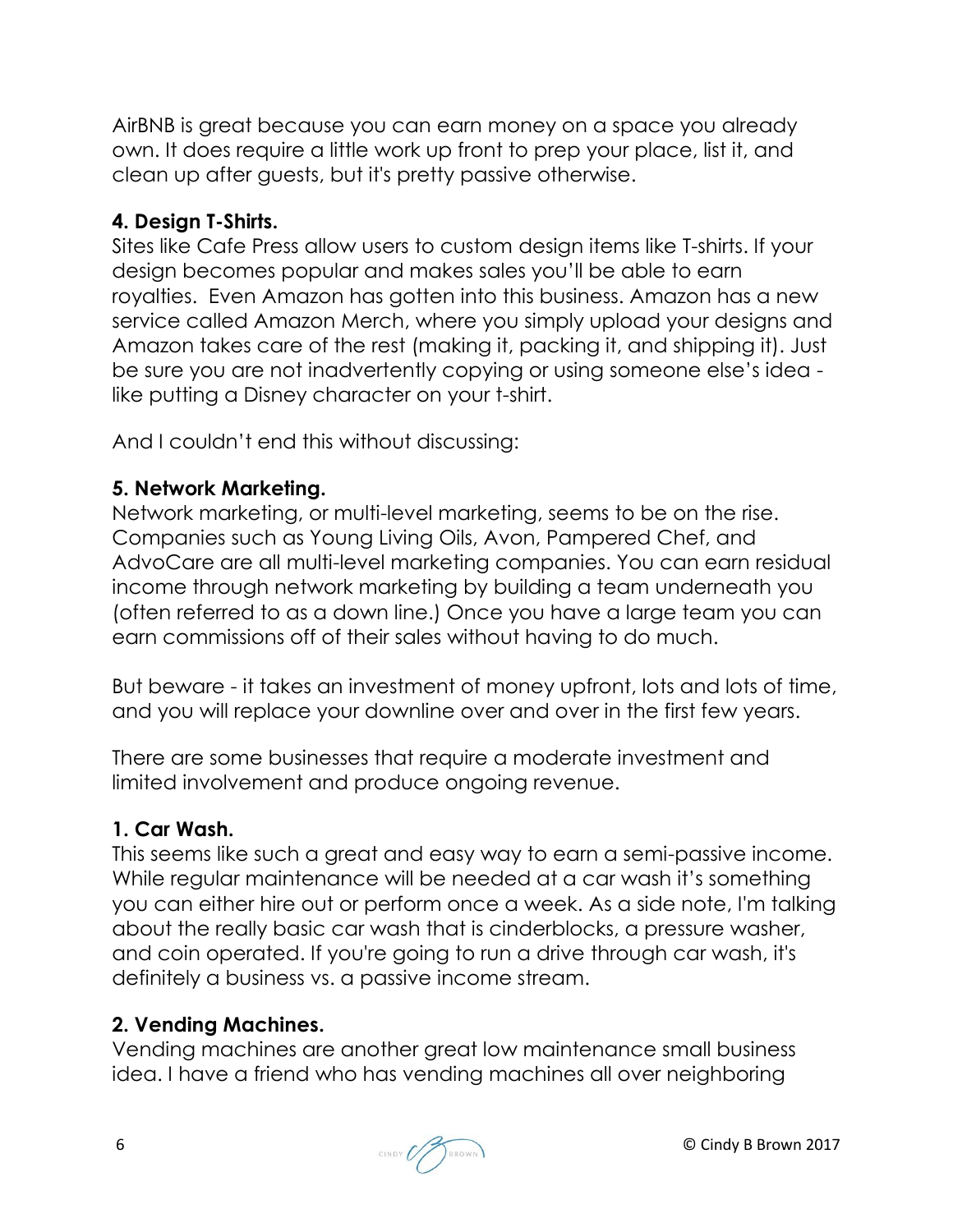towns. He replenishes and cash's them out once every two weeks. His vending machine business is part of his retirement plan.

### **3. Storage Rentals.**

My brother-in-law owned a set of storage rentals and receives monthly checks for letting customers rent these out. The only time he seems to do any work for these is when he has an opening for one of the storage units. If you're not sure about getting into this space, you can also invest in storage rentals via a REIT. FundRise invests in commercial properties like storage rentals and you can get started for as little as \$500.

### **4. Laundromat.**

I debated on listing this one here because while in theory it seems like owning a laundromat would be semi-passive I anticipate there would be a whole lot of ongoing maintenance needed. You be the judge on this one.

### Some Easy Passive Income Ideas

Last on the list I wanted to point out a couple of easy passive income ideas. These require no money and no upfront work. While the earnings are menial you still can't beat easy passive income!

### **1. Cashback Rewards Cards.**

If you pay your bills with a credit card make sure it offers cash back rewards. You can let your rewards accrue for a while and possibly put the easy money you earned toward another passive income venture! (Be sure that the card you select doesn't have an annual fee or you might be cancelling out your rewards).

### **2. Cashback Sites.**

Just like cashback rewards cards you should opt to use a cashback site when shopping online. If you don't you're giving up free money that requires little to no work! Compare for yourself the two most popular sites eBates versus TopCashBack.

#### **Homework:**

While it can be tempting to want to pick five passive income ideas to get started with I'd really encourage you to pick one in the beginning. You